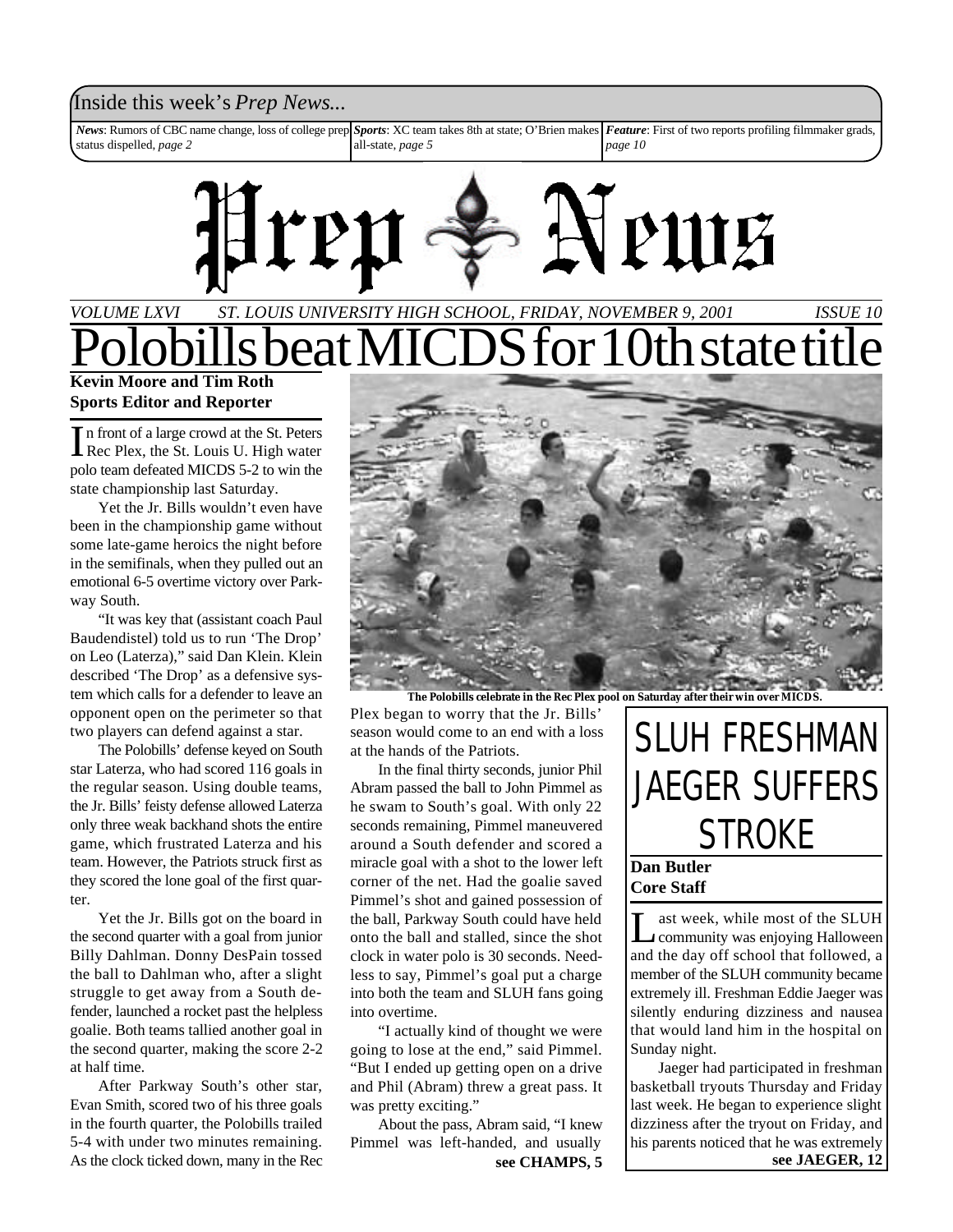## 2 **News** November 9, 2001 Trailer for *Terra Nova* hits homerooms *Dauphin preview is SLUH's first school-wide broadcast*

### **Matt Mourning Reporter**

A solitary flag beats in the wind against<br>the backdrop of oddly luminous sun solitary flag beats in the wind against shine glinting on the icy grounds of the arctic. A group of five men huddle closely, staring indifferently at the camera, which captured their picture nearly ninety years ago.

These images represent the epic struggle of the team of Englishmen and an opposing team of Norwegians to win a race to the South Pole. These scenes, seen this morning in homeroom on the school's Dukane system, were part of the trailer for the upcoming Dauphin Players production of *Terra Nova*.

The one minute and twenty second preview of the play earns its own spot in the history books of SLUH: its presentation was the first schoolwide media broadcast ever, not to mention the first advertisement for a SLUH play via the TV system's network capabilities.

The idea for the trailer was conceived by senior Alex Green, who prepared today's screening on DVD format using a program called iMovie, which he used to tweak the voice-over effects and add text. Green artfully placed still photographs taken during the actual trek; he obtained the authentic pictures through extensive internet research.

### 50 spaces added to southeast corner of student parking lot **Brian Kane Core Staff** dent of Administration Brian Sweeney,

C hanges made to the student parking<br>
U lot this year have created a small hanges made to the student parking controversy over student rights. However, a recent expansion of the lot should more than make up for spaces lost. Fifty new spaces have been added to the southeast corner of the lot, near the gym fields.

The space, once occupied by two properties on Wise Ave., came into SLUH's hands when the school purchased the properties from the residents. 4975 Wise was purchased on Oct. 30, 2000, followed by the purchasing of 4983 Wise on May 16, 2001. On Aug. 17, demolition began on 4983 Wise.

To pave the lot, Midwest Paving first placed six inches of rock in the space, then covered it with four inches of asphalt. Finally, the parking spaces were marked. The bulk of the operation was completed on Friday, Nov. 2.

Before the expansion, the student lot consisted of 290 spaces; it now has approximately 340 spaces.

The lot expansion cost roughly \$18,000. According to SLUH Vice Presithe parking changes earlier this year did not cause the expansion. Sweeney states that "The plans (for the expansion) were in place long before ... Vision 2000."

SLUH Director of Security Charlie Clark believes the expansion will "greatly help (the parking situation)." Obviously, the expansion will create more spaces for student parking, more than making up for the spaces reserved for teachers in the lot earlier this year. In fact, Clark said that he saw 45 empty parking spaces during two consecutive days earlier this week.

Clark also thinks the new fence surrounding the lot will make it easier to prevent vandalism and break-ins in the student lot. The construction of the fence was finished yesterday.

According to Sweeney, there are also plans to modify the gym field. By leveling off the crown of the field and expanding it, the field could be turned into a regulation practice field for the B and C football teams.

It is not certain when this construction will take place, but Sweeney says that it will depend on bids from construction companies, among other things.

Eventually, Green stumbled upon the journals of two of the lead figures in the play: an Englishman known as Scott and a Norwegian named Amundsen. Their entries included the pictures used for the trailer.

Accompanying the visual stimuli is mystifying music, which was actually taken from the soundtrack to the movie *Gladiator*. Green feels the trailer's depiction of majestic mountains and frozen landscapes, as well as the dramatic melody, helps to show "what a beautiful play (*Terra Nova*) really is."

The video, which will be shown in homeroom this morning, uses the full **see TRAILER PARK, 3**

## **Matt Hoffman Core Staff** CBC PRINCIPAL DISPELS RUMORS

Rumors regarding CBC have been **I** umors regarding CBC have been Apparently the rumors snuck in around the time of the SLUH-CBC football game, and have managed to work their way into the heads of almost every SLUH student. The rumor: that CBC has changed its name.

"They're called Christian Brothers High School now," said one student, "It was in the newspaper over the summer."

"No," voiced another student, "It's Christian Brothers Cadets instead of Christian Brothers College."

According to CBC principal Jim Gerdes, however, the rumor regarding the recent name change is false.

"That's untrue," Gerdes said emphatically, "We're still Christian Brothers College."

Gerdes added that they are currently not, and never have been, considering a name change.

The rumors regarding a name change have prompted discussion—as well as **see RUMORS, 3**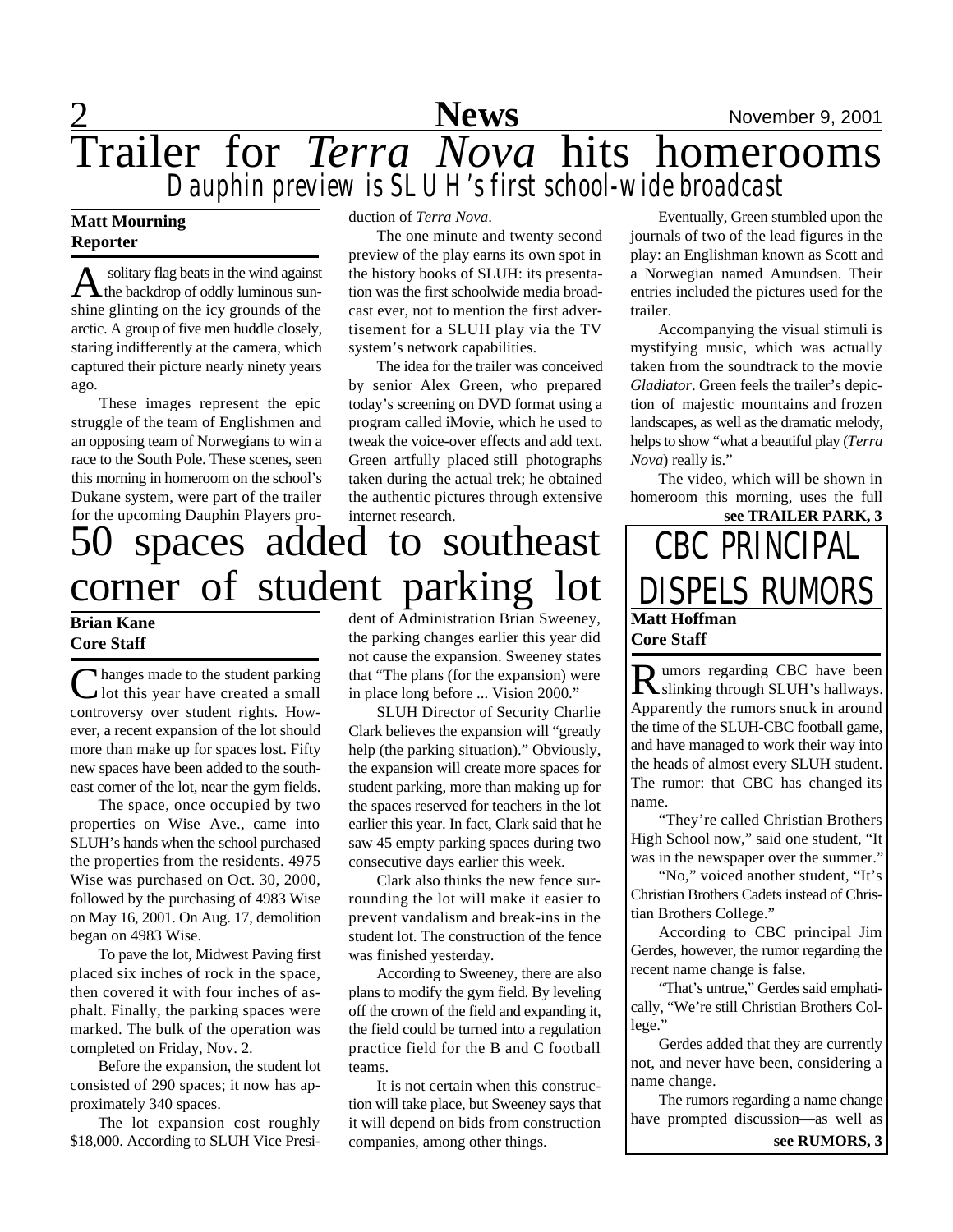# November 9, 2001 **Commer Commer Service Commer Service Commer Service Commer Service Commer Service Commer Service S**

## LETTERS TO THE EDITOR Casalone applauds class of Jr. Bill fans

Dear SLUH Student body,

The purpose of my letter is two-fold. First of all, I would like to congratulate the water polo team on a perfect game last weekend. It was the best game I've seen in quite a few years. You certainly earned that state championship.

Secondly, I would like to congratulate the fans at the game. It's been two years since I've seen the pride of SLUH and the Blue Crew, and the display I saw Saturday night was the best it could have been. I was proud to have those 150-200 guys representing SLUH that night.

I would like to commend you on your support of the team, but also the manner which you did it. You were relentless in your

### RUMORS

(from 2)

more rumors—about why the name was changed in the first place.

"They lost their college prep status," said one student, "so they had to take the 'College' out of their name." According to another student, CBC "lowered their course requirements to graduate. They took out some required courses and lost college prep status."

In addition to rumored course requirement changes, many students are under the impression that last year's graduating class either did not send enough students to college or did not score high enough on the SATs and ACTs to retain college prep status.

*This Week in Prep News History*

#### **Volume X Issue III November 15, 1946**

"In preparation for St. Louis U. High's participation in a fouryear all-expense scholarship, sponsored by the Pepsi-Cola Scholarship Foundation, the Senior Class on October 28 voted for nine students who will represent the school and who are considered by their fellow classmates as among the five percent of the class most likely to succeed. The exam, a two-hour general scholastic aptitude test, will be held on Friday, February 15, at 9 a.m."

#### **Volume LVII November 6, 1992**

"After a long delay and much student complaining, the new student parking lot bordering Berthold, Weiss, and Hereford Avenues is finally ready for use.The parking lot was first used in last Friday's football game agianst DeSmet."

cheers, and I know that if these fans were at the games when I played, we could have won a state championship as well (not to take away from Andy Genung and his Blue Crew).

However, you also displayed class from your half of the stands. Never did you focus your chants on one of their players. You did what you were there to do, support our team, and not belittle theirs. At one point I heard a number of MICDS fans jeering at some of our players. You fans never stooped to that level, and that is something to be proud of. But the sporting season is not over; keep it up for the other sports still fighting on.

Congratulations to the water polo team, and water polo fans.

Anthony G. Casalone, '00

"Their average on the ACTs was only 15 and you need a 17 to retain college prep status," a student said regarding test scores.

Gerdes, however revealed the truth behind college prep status, "There is no such certification. Anyone in education knows that," he said. "(The rumors) are completely untrue."

Gerdes added, "95% of our graduating class went on to college. Nothing has changed." Baffled by the source of the rumors, Gerdes guessed, "somebody put these on the Internet or something."

After hearing the truth behind the rumors, a student formerly convinced of the name change admitted, "I didn't even think about it."

## TRAILER PARK

#### (from 2)

potential of SLUH's video distribution system. Each televison on campus is connected via network to the library, where a group of twenty-two VCRs and numerous other media devices are stored. The DVD will only be played once, but will be seen in each homeroom, thanks to the network system.

*Terra Nova*'s director, Kathryn Yarman-Whitaker, sees other benefits of the trailer. She notes that *Terra Nova* is not a play commonly performed at the high school level, and she hopes that the brief preview will serve to "inform students unaware of the play, students who didn't know about the story . . . students interested in history."

Since the presentation of *Terra Nova* is a full house show (a show that uses all of the theater's seating), Whitaker also believes an early insight into the production will "sell more tickets" and attract a large crowd.

The trailer is available for download online at http:// www.sluh.org/dauphin.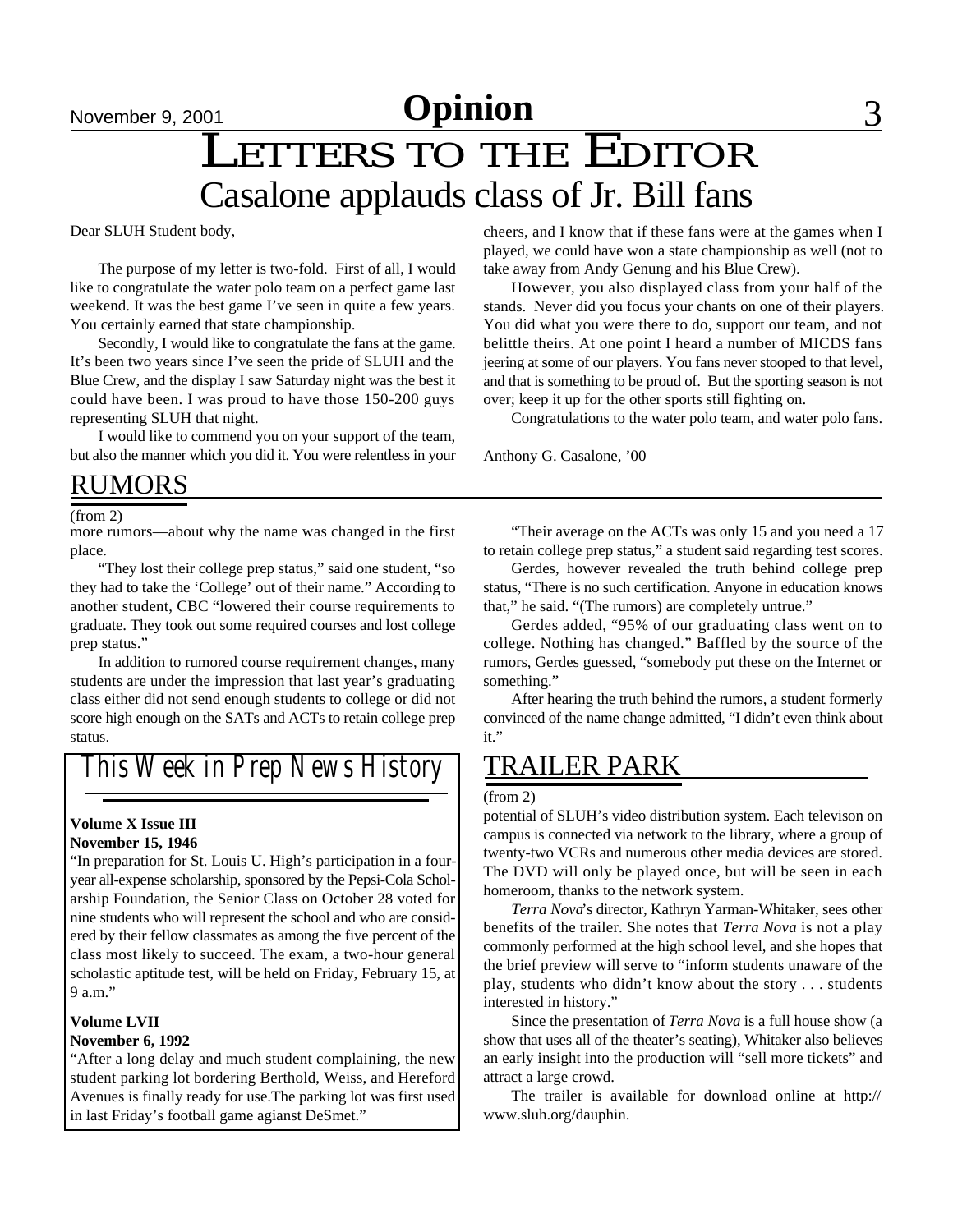## 4 **News** November 9, 2001 Films of seven SLUH alumni to appear in SLIFF

### **Andrew Ivers Editor in Chief**

To celebrate the tenth anniversary of<br>the St. Louis International Film Feso celebrate the tenth anniversary of tival, organizers have decided to showcase a great number of films created by local filmmakers. Chris Clark,'79, the Festival's Film Program Manager, said about twenty-five percent of the films being screened have a local connection. Of the nearly 90 films and short film

programs in the eleven-day festival, seven feature the work of St. Louis U. High graduates.

Two films, *April Is My Religion* and *Tom and Francie*, represent the film debuts of writer Bill Boll, '83, and director Patrick M. Denny,'88. The films bookend the showcase for the Tivoli's theatre 1 this Sunday, and Clark said their placement is intentional, as both are digital endeavors.

Clark says they have shown "great promise as storytellers within the context of a great film."

The medium has allowed these men to be storytellers in a way that would not have been possible for

them to finance and execute even ten years ago.

Over ten years ago, Brian Hohlfeld,'75, was writing *He Said, She Said*, which Ken Kwapis,'75, directed; the film premiered in 1991. The screening at the festival tomorrow will honor Hohlfeld and Kwapis for their contributions to the film industry.

*The Low Life* (1994) will also screen

in honor of its writer and director George Hickenlooper,'82—whom Clark called one of the "most (successful) guys from St. Louis in the industry"—and its associate producer, Michael Beugg,'81.

*The Specials*, by James Gunn, '84, will premiere in St. Louis next Thursday. Even though it was released last year, it never ran in St. Louis.

Where the festival will showcase *He Said, She Said*; *April Is My Religion*; T*he Specials* and *The Low Life* in order to

> honor their directors for their achievements, Clark said it was a "happy accident" that Denny happened to be in the process of mailing his new film to different film festivals.

> It is also a great reflection on the school that Tom McDermott, '75, "an internationally recog-

### ALUMNI FILMS

*The Uncertainty Principle* **showing Friday, Nov. 9**, 11 pm & Sunday, Nov. 11, 3:45 pm, Tivoli

*Sherlock, Jr.* and "Cops" **showing Saturday, Nov. 10**, 7 pm, Webster University

*He Said, She Said* **showing Saturday, Nov. 10**, 1:15 pm, Tivoli

*April Is My Religion* **showing Sunday, Nov. 11**, 1 pm, Tivoli

*Tom and Francie* **showing Sunday, Nov. 11**, 9:15 pm, Tivoli

*The Specials* **showing Thursday, Nov. 15**, 10 pm, Tivoli

*The Low Life* **showing Saturday, Nov. 17**, 9 pm, Tivoli

> "Cops" if the music is absent, or, worse, badly coordinated.

The festival will also feature a 53 minute documentary directed by Toni Sherwood, *The Uncertainty Principle*, which catalogues the work of physicist Keith Schwab,'86. "It is the story of (Schwab's) quest to define and prove the 'Uncertainty Principle' in his dissertation experiments," Clark wrote in an e-mail

regarding the festival. "His diligence, perseverence and determination eventually lead him to conquer the impossible."

One film ticket costs \$7.50 and a sixfilm pass costs \$40; they can be purchased at the Tivoli Theater in advance and at the venue immediately before screening.

## DR. TAI APPOINTED TO COMMUNITY SERVICE POSITION

### **Geoff Brusca Reporter**

Let May, Chinese teacher Dr. Ching-<br>ling Tai was given a seat on the Misast May, Chinese teacher Dr. Chingsouri Community Service Commision by Governor Bob Holden. Tai is the first Asian-American ever to be appointed to the council. Her appointment was based on the recognition of her years of service to the elderly.

The Missouri Community Service Commision is a 25-member group that legislates Missouri community service policy. It helps to make administrative descisions, votes on funding to subcommissions such as America Corps, Service America, and the National Senior Service, and reviews the proposals of those subcommissions to ensure that they follow the policy of those proposals.

"We want to promote our services to the community," said Tai, who recently spearheaded an effort to educate seniors about their cardiovascular health on "Make a Difference Day." Tai organized a talk from a cardiologist and free cholesterol screenings for local seniors.

"We wanted to encourage everyone to help," Tai said of the service event.

Added Tai about her work, "We just want to make our community a better place to live." The fact that Tai, who is not directly affiliated with SLUH's CSP program, was appointed to this position shows the widespread commitment to service around the school.

nized jazz and ragtime pianist," according to Clark, will be playing a live piano accompaniment to the Buster Keaton masterwork *Sherlock, Jr.* and Keaton's classic short "Cops." Both film scholars and slapstick fans will agree that there is something missing from the beauty and coordination of a silent film like *Sherlock, Jr.* or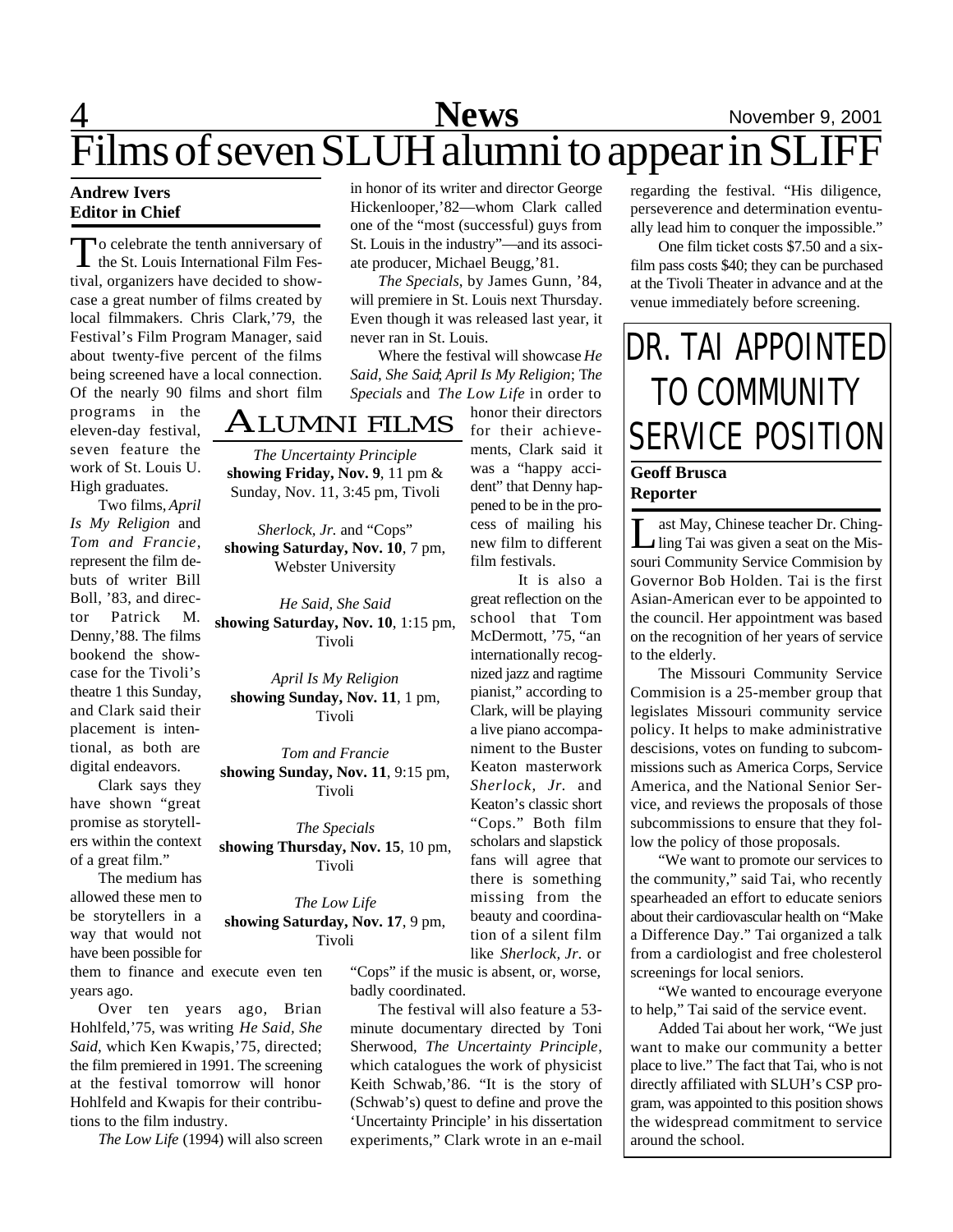## November 9, 2001 **Sports** 5 Harrierbills finish disappointing 8th in State **Sports**

### **Brian Gilmore Reporter**

S omeone once said, "Life is what happens when you've made other plans."  $\sum$  pens when you've made other plans." Last Saturday in Jefferson City, the cross country team got a heavy dose of this thing called life. Poised to make a run at the school's third state championship, the team finished a disappointing eighth overall. They were third in the area, behind DeSmet (4th) and Parkway South (5th).

Team champion West Plains ran one of the strongest state races in recent memory, placing five runners in the top 25, all garnishing all-state medals, and scoring a mere 56 points. Liberty took second place with 76 points.

The day wasn't a wash for all Jr. Billikens, however, as Tipper O'Brien became a two-time cross country all-state runner, finishing in 25th place (16:54.77). Physically drained from the effects of running such an intense race, O'Brien literally couldn't have gone one step further. Desperately trying to keep his bal-

### **CHAMPS**

(from 1)

people just guard the right side."

In the first minute of overtime, DesPain gave the SLUH crowd even more to cheer about when he scored a goal to give the Jr. Bills a 6-5 lead. As DesPain swam free toward the goal, a Parkway South defender dunked him at about the 4-meter mark. The refs awarded DesPain a penalty shot, and he easily put the ball into the top right corner.

The Polobills played solid defense for the rest of the first and second overtimes to prevail, 6-5. Goalie Mike Petersen had an impressive 22 saves on 27 shots to hold the Patriots to five goals. The Jr. Bills' scoring was led by seniors DesPain and Szewcyk, who each had two goals.

This win over Parkway South in the semifinals set up a rematch of last year's championship game against the MICDS Rams. MICDS won the game last year, and they had beaten the Jr. Bills two out of three times in this year's regular season.

ance, he stumbled to the finish and collapsed a step before the line, barely crossing the plane with his falling body and

hitting the ground in an unconscious heap. It was a truly gutsy performance that will never be forgotten by those who were there to witness it.

Drew Noblot ran a strong race as SLUH's #2 man (41st, 17:11), finishing as the third highest returning St. Louis area runner. Pat Leinauer (52nd, 17:20), Kevin Crean (69th,17:36), Kyle G o n n e r m a n (73rd,17:38), John Parr (107th,18:04),

**Junior Drew Noblot chugs through the course.**

for what happened Saturday, but it's an understatement to say that nobody was happy with the way the season ended.

Head coach Jim Linhares offered the following perspective. "We had an outstanding season with tremendous senior leadership. Even though the state meet didn't represent our true talent and ability, there's no taking away from what we accomplished. Peter and John were both sick, and Pat just had an off day. It happens, but that's the heart of our scoring lineup right there. Tip, Drew, Kevin,

and Kyle performed very well, however, and should be recognized for that."

### **see RUNNIN' WILD, 6**

However, the Jr. Bills had defeated them 4-3 in their final meeting of the regular season on Oct. 13.

and Peter Schaefer (127th,18:22) were

Nobody wants to offer any excuses

the other five SLUH finishers.

In front of a huge SLUH cheering section, the Polobills got off to a great start when Abram notched a quick goal in the first quarter. Driving down the right side of the pool, he hurled the ball off the post and into the goal.

Szewcyk gave the Jr. Bills a 2-0 lead later in the first when he scored a goal off of a pass from Breandan Sanders. "I drove and put my man on my back. Brendan threw me a great pass, and I stepped up and put the ball in the goal," said Szewcyk.

The scoring barrage continued in the third quarter when DesPain scored after a display of brute strength and coordination. With a defender grabbing his arms and trying to pull him down, DesPain quickly spun around him. Fighting off the pesky defender, DesPain tipped the ball up to himself and tapped it past the goalie to make the score 3-0.

The Polobills enjoyed their best fan support of the year in the second half as many of the Jr. Billiken faithful began to sense a state championship. During timeouts the SLUH student section constantly yelled at the MICDS team directly below in an attempt to disrupt the huddle. "I was talking to one of the MICDS players after the game and he told me they couldn't hear anything during timeouts because our fans were so loud," said Szewcyk.

Price agreed, saying, "It was the most fans we had all year. Their cheers helped motivate us, and they got in the MICDS players' heads."

After scoring another goal, the Jr. Bills enjoyed a commanding 4-0 lead in the fourth quarter. "When we got up 4-0 in the fourth quarter, everybody knew we had a good chance to win," said Price. "So everybody started getting excited."

Yet the Rams showed they weren't **see NO SPLASHING, 6**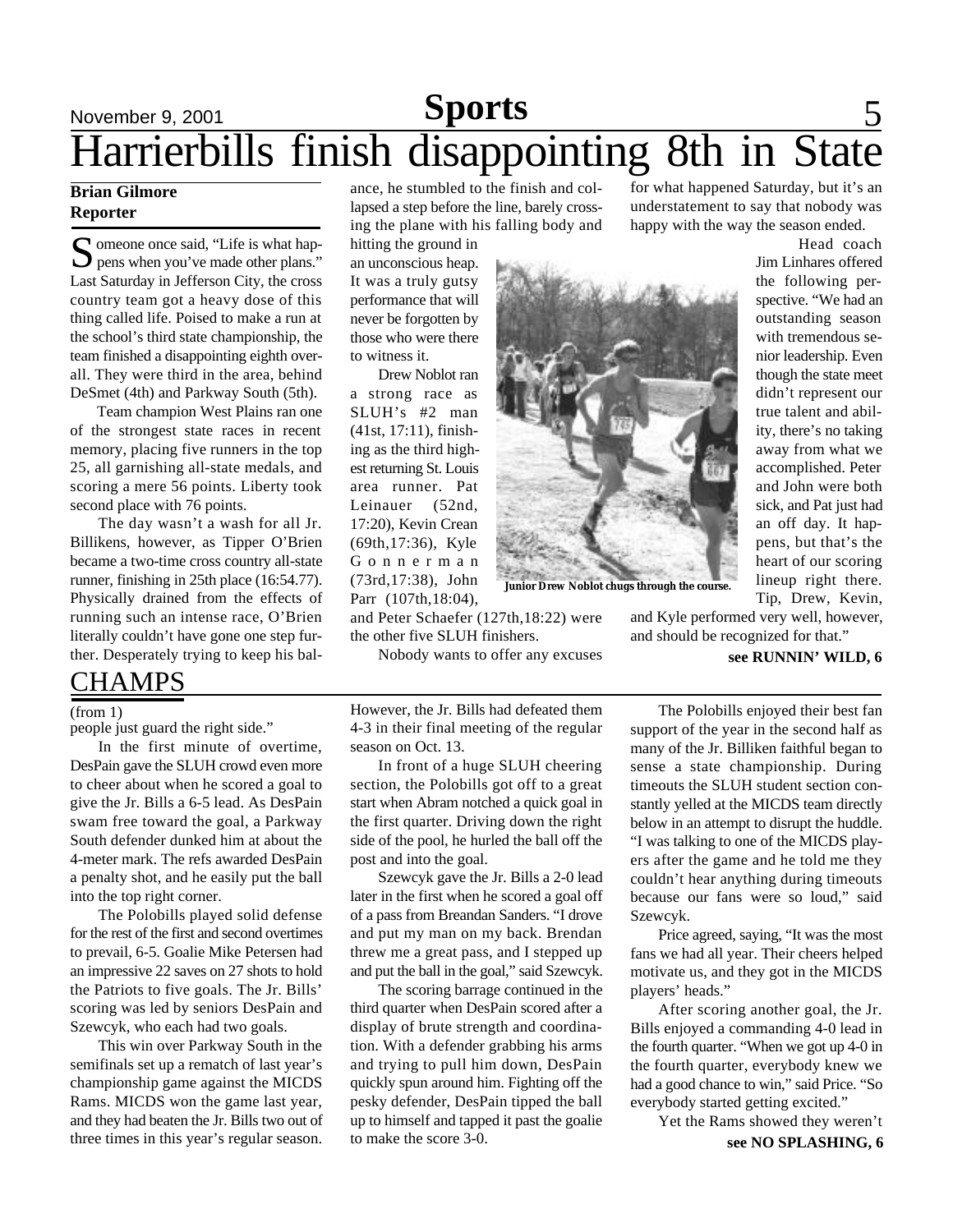## **6** November 9, 2001 RUNNIN' WILD

### $(from 1)$

In a season filled with so much glory, it's unfortunate that the season had to end like this. However, the beat goes on, and the team must focus itself on training harder than ever for next season if they want to defeat the likes of West Plains and Liberty.

They will return four varsity runners who ran at state and many sophomores and juniors from a junior varsity squad that dominated the area all season. The freshmen are also ready to make a run at varsity spots. The future looks bright.

"The underclassmen are already fired

## NO SPLASHING

#### (from 5)

going to give up when Ross McConnell put one past Petersen to spoil his shutout. The Rams' intensity grew, but Pimmel knocked the wind out of their whole team with a clutch goal. He alertly cheated down the pool to offense on a quick transition. Using his soft scoring touch, Pimmel then lobbed the ball over the helpless goalie's head to give the Polobills another 4-goal lead.

The Rams' McConnell added another goal, but MICDS had no chance to come back because of the intense pressure of the SLUH defense. The Jr. Billiken cheering section counted down the final seconds of the game and began to celebrate the 5-2 championship victory.

The team jumped into the water, and a few players even tossed head coach Charlie Busenhart (who can't swim) into the pool. "The best part was when the whole team was cheering while Mr. B. clung to the side," said Price.

Most of the team members

agreed that Saturday's game was probably the best they had ever played together. "We worked hard all season, we knew we could do it, and it all came together in the end," said DesPain.

Szewcyk said, "We won because we played as a team with intensity the whole game, and we had great fans there."

up for training for next season, and I fully expect us to again be a force," said Linhares.

Right now, however, the wounds are still open, especially for the seniors on the team who had to sit back and watch as the dreams they had worked towards for four years slipped through their fingers in the span of one race.

"The memories, friends, and fun times can never be erased. I would give anything to have that day back, but it can't take away from the sacrifices I've made and love I have for the team," reminisced

Busenhart also emphasized that winning the championship took a team effort. "Every player was an integral part of the program that launched us to the championship."

Baudendistel agreed, saying, "They picked a good time to play their best game of the season."

Petersen, who saved 12 of 14 shots in the final game, said, "We had the fewest



**Goalie Mike Petersen leaps to save a Ram shot. Petersen's stellar netminding was a big key to Jr. Bill success in water polo this year.**

mistakes in the last two games of the season. Kevin Price and Greg Szewcyk probably played their best game of the year against MICDS."

Pimmel thought the Polobills' intense defense was key in their victory. "(MICDS) only scored two goals, so that says a lot about our team defense and our

a sullen Parr.

"Thanks to everyone on the team for their support and dedication," added Leinauer. "This team has made me a better person."

Everyone on the team would like to thank the school for its support this season, especially in the week leading up to state. A special thanks goes out to all those who made the trip to Jeff City with the team to see the race.

For a more personalized perspective on the results from Saturday, and much more, log on to www.sluh.org/xc/xc.htm.

goalie," he said.

As the Polobills celebrated in the water, the Jr. Billiken fans continued to cheer. The "We are Jr. Bills" cheer, led by Stuco Sports Commissioner Adam Shukwit, turned into a spirited "We are state champs."

"We were all having fun until Jason (Jacobi) 'accidentally' pushed the life guard in the water," said Baudendistel.

> Spirits were high as the team accepted their plaque, a plaque symbolic of hard work and many hours in the pool.

> On Tuesday night, Fox 2 honored the team in an "Athletes of the Week" segment which featured short interviews of Klein and Szewcyk.

> The championship win illustrates the team's great success, but there are a number of Polobills who made the Suburban Central All Star teams. Price, DesPain, and Petersen made the first team, while Pimmel made the second team.

At the start of the season, the Polobills were chosen by many

area coaches as the best team in the area. However, after the team lost to MICDS in both of their first two meetings of the season, newspapers and other teams shifted their praise to MICDS. Saturday night the Polobills proved to themselves and everyone else that they truly are the best team in the state.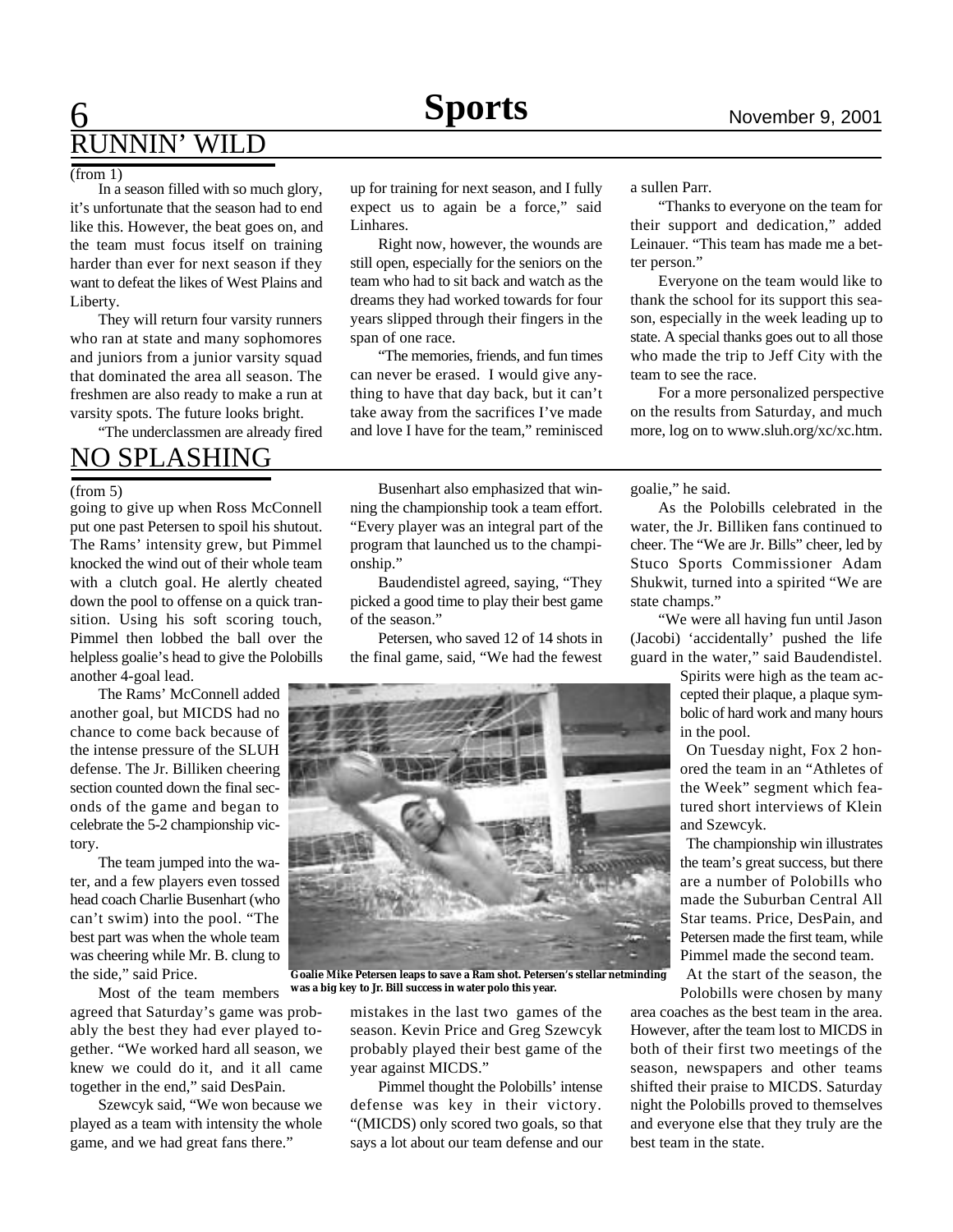

November 9, 2001 **News** 7 Hazelwood East ends Footbills' season *Failed fourth down attempt is turning point in 14-0 loss*

### **John Stewart Reporter**

The Jr. Bills finished up the regular<br>season in dominating fashion this past  $\blacksquare$  he Jr. Bills finished up the regular Saturday afternoon at Roosevelt with a 42-15 victory. An interception return for a touchdown by junior Joe Neely on the first possession of the game started the scoring barrage for the Footbills.

Chris Finney had another outstanding game, catching a touchdown pass from Dossie Jennings and running for two more scores in the first half to give the Jr. Bills a 28-7 lead at halftime.

Turnovers plagued the Jr. Bills, but not enough to keep them from cruising to a 42-15 victory on track to regaining the District 8 title. The win over the Rough Riders improved the Jr. Bills' record to 10-0 and allowed them to advance to the state playoffs.

The Jr. Bills were rewarded by being matched up against the #1 Hazelwood East Spartans on Wednesday evening in a classic #1 vs. #2 battle. The game was played at Fort Zumwalt South and could possibly determine who will represent the Metro area in the state championship game.

The matchup lived up to its potential as both defenses dominated for the majority of the game. Unfortunately for the Jr. Bills, Hazelwood East mustered the only offense in the game to knock off the previously undefeated Footbills.

The U. High defense came out of the box strong, as they were able to stymie the Spartan offense on its first three possessions. However, the Spartan defense gave the Footbills a similar fate by shutting down SLUH's powerful offensive forces.

"We hadn't seen anyone play that well against us this year defensively," said wide reciever Tim Boyce. "They have great team speed, and they were able to completely shut us down."

Hazelwood grabbed the lead midway through the second quarter when running back Tony Moss squeaked his way into the end zone for a touchdown. The PAT

failed.

Unfortunately, the Spartan defense continued to fly to the ball and would not allow the Footbills to establish any kind of a running game.

The Jr. Bills went into the half down 6-0, but they were confident that they could overcome the Spartans and pull out a victory.

"We knew we were still in the game at halftime," said Finney. "We knew that one good drive would give us the lead and possibly change the momentum."

The opening drive of the second half for the Jr. Bills appeared to be the spark that would light the fire, but a key stop on fourth and one by the Spartan defense inside its 10-yard line blew it out.

A key reception by Boyce and a long run by Finney led the offense into Spartan territory, but the stop on fourth down gave the ball back to Hazelwood and took away SLUH's best scoring chance of the night.

"That was the turning point of the game," said Joe Devine. "It looked like we were going to score and take the lead, but they stepped up and made the big play when they needed to."

All-Metro standout David Richards began to take over when the Spartans got the ball back on their own 8-yard line. A drive filled with powerful runs and timely passes allowed Hazelwood to march down the field and enter the end zone for the second time. They followed with a twopoint conversion to take a 14-0 lead.

Any hope for a comeback ended when the Jr. Bills fumbled on their final possession of the 2001 season. It seems unfair that the Footbills lost in the first round of the playoffs to a team that will contend for the state championship, but they had no control over how the brackets were aligned.

SLUH finished with a 10-1 record, and players are filled with thoughts of what could or should have been. Regardless of the final result, the 2001 edition of the varsity football team earned a great

deal of respect from its fans and opponents and should be applauded for the lasting moments they provided for the student body.

"I just can't believe it's over," said Finney. "I know this team deserved better, but we lost to a great team. You have to give our guys a lot of credit."

The season is over and so are the high school careers for the seniors. Even though they will leave SLUH without the coveted state title, they will leave with the respect of the coaches and a combined 35-3 record throughout their four years of high school football.



*prepnews@sluh.org www.sluh.org*

### Volume LXVI, Issue 10

**Editors in Chief**: Andrew Ivers, Andy Neilsen

**Sports Editor**: Kevin Moore **Photography Editor**: Alex Born **Core Staff**: Dan Butler, Matt Hoffman, Brian Kane, Patrick Meek, Tim Piechowski **Web Staff**: Chip Deubner **Reporters**: Rico Bartucci, Geoff Brusca, Mike Gau, Brian Gilmore, Bobby Lachkey, Joe Mantovani, Matt Mourning, John Roth, Adam Shukwit, John Stewart, **Computer Consultant**: Mr. Bob Overkamp **Moderator:** Mr. Steve Missey **Guest Starring:** Ms. Bonnie Laughlin **Masthead Design**: Rachel Marling The *Prep News* is a student publication of St. Louis University High school. Copyright ©2001 St. Louis University High School *Prep News.* No material may be reprinted without the permission of the moderators and editors.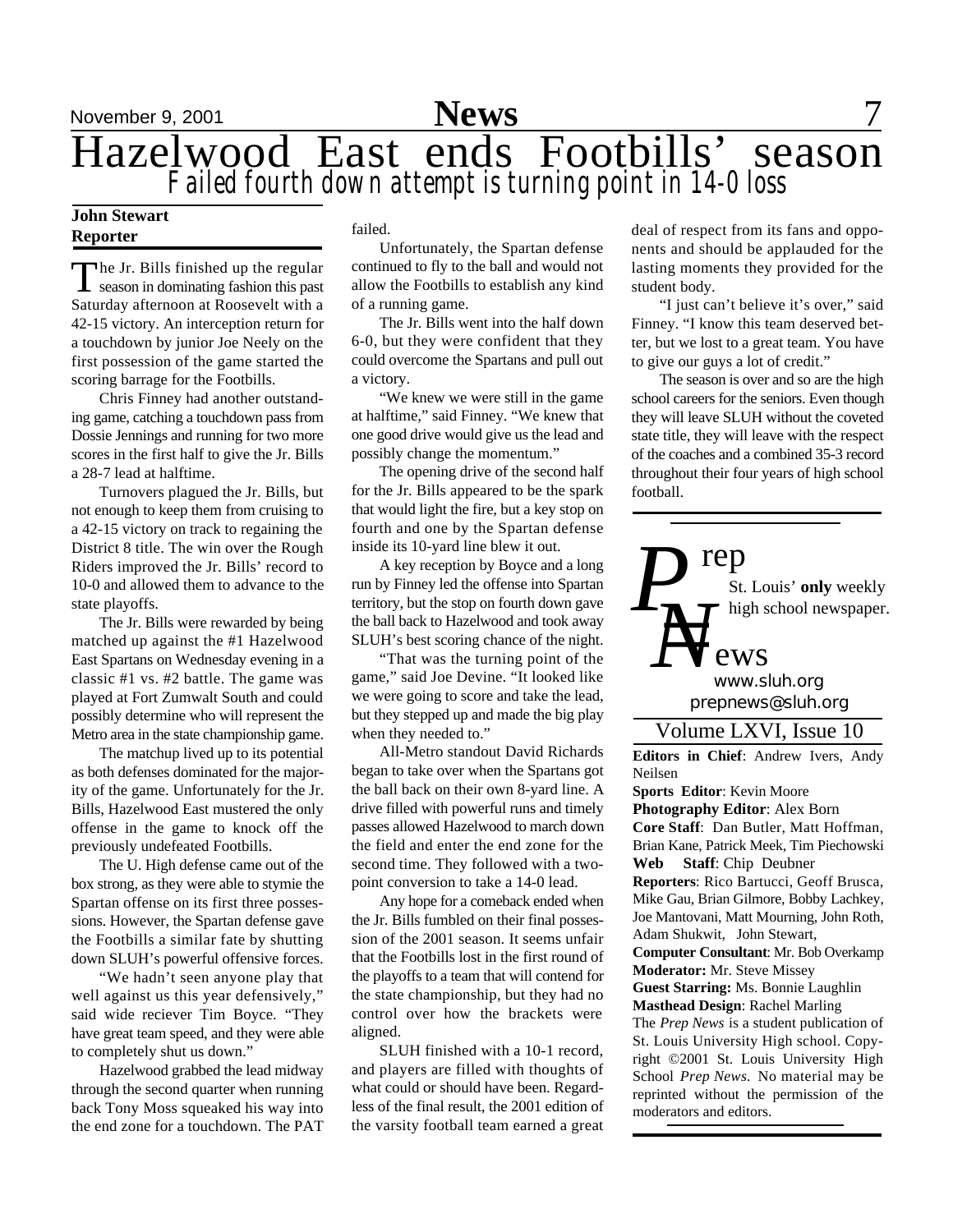## **8** News November 9, 2001 Racquetbills poised for season opener Tuesday

### **Mike Gau Sports Editor**

**Rico Bertucci Reporter**

Wednesday.

**O**n Tuesday, the Racquetbills will commence their quest for their fifth state championship in six years in a match n Tuesday, the Racquetbills will commence their quest for their fifth against a tough Kirkwood squad. The Roll-Out-Bills are quite confident in their chances for the upcoming year, since the entire varsity squad from last year, minus one doubles player, is returning.

One of the major strengths of this team is its potent 1-2-3 punch of Kevin Moore, Joe Sharamitaro and Andy Schumert. This will be the third year on varsity for these three seniors.

Matt Soraghan, Mike Gau, and junior Chris Guilfoy will round out the top six

The apparition of Our Lady of<br>Guadalupe appeared to Juan Diego Guadalupe appeared to Juan Diego at Tepeyac, a hill northwest of Mexico, in seeds for the U. High. The doubles team has not yet been finalized, but tentatively it will consist of junior Michael Brand and sophomore Phil Matthews.

The team trained vigorously during the off-season and expects to end the year with nothing less than a national title. The off-season training schedule included trailing the cross-country team around Forest Park and lifting with the football team in the weight room. The most intense part of the training, however, took place at Jim Murphy Jr.'s summer camp at Concord Sports Complex.

Choral director and racquetball sensation Dr. Joe Koestner will coach the team with assistance from SLUH grad Jeff Mueller.

Said Schumert, "We have a solid team this year filled with veterans, but we're going to need some fan support if we want to win state and nationals."

Come watch the A-Team take on the poor, paltry, pitiful, pathetic Pioneers of K-wood Tuesday after school at Concord Sports Club at Tesson Ferry and I-270 in South County.

ICEBILLS TIGHTEN UP SKATES

**Joe Mantovani and Bobby Lachky Reporters**

Following a disappointing early play- $\mathbf{d}$  f f exit last year after a loss to Rockwood Summit, not to mention the departure of eleven seniors, many are wondering just how the hockey team will perform this

season. Entering the playoffs last year, the Puckbills earned a fifth seed and a firstround bye. Most fans expected them to go farther than they did. All returning players will tell you that the bitter taste of last season's abrupt end is motivating them this year. The team is preparing on and off the ice, knowing that fewer players will have to log more minutes to win the big games.

Although the team lacks much of the depth it enjoyed last season, a combination of young talent and a strong work ethic should help the Icebills to have a successful season. Junior fitness guru Tim Mudd is leading the team in conditioning sessions when there is no available ice time. When asked about these grueling exercise sessions, Mudd replied, "These will make us be in good shape as opposed to being in bad shape."

Newcomers to SLUH hockey include sophomore defenseman Kyle Butler and junior goalkeeper Dan DiLeo. In addition to Butler, Derek Winters, Mike Hutchison, Howie Place, Jeff Neyer, and Mike Mudd will be manning the blue lines. At forward, Phil Abram will **find so likely** skate with



Sacred image of Mary visits SLUH

Miraculously, the cloak, which has come to be called the Tilma, has not decayed, although it was made of rough cactus fiber, a highly biodegradable substance. No brush strokes appear on the

image, defying all scientific explanations.

> A combination of both Aztec and Christian symbolism on the cloak played a critical role in the conversions of over ten million Aztecs between 1531 and 1541.

> Theology teacher Tim Chik, whose grandmother has close ties with the guardians of the picture, played an instrumental role in bringing the image to SLUH.

The Tilma visited John

F. Kennedy High before coming to SLUH and will go to Priory early next week. The Tilma will be available for viewing at the New Cathedral on Nov. 17 and at the Old Cathedral on Nov. 25.

The temple on Tepeyac is the the most popular Marion Shrine in the world, visited by more that ten million people per year, so SLUH is very lucky to have had the Tilma visit.

ness of her image appeared in the SLUH chapel this In the original appearance of Our Lady, she identified herself as the mother of the True God and appeared to Diego four times,

instructing him to convince the Bishop of Mexico to build a temple on the hill. The bishop, upon hearing Diego's story, politely refused his request, and asked Diego to bring a sign from the Virgin Mother.

1531, while an exact like-

Diego returned to the hill to find a collection of exquisite roses, blooming well out of season. Our Lady arranged the roses in his cloak and commanded Diego to show them to the bishop. He opened his cloak, revealing to the bishop not only the exotic assortment of exquisite roses, but also an unblemished image of Our Lady of Guadalupe imprinted where the roses had rested.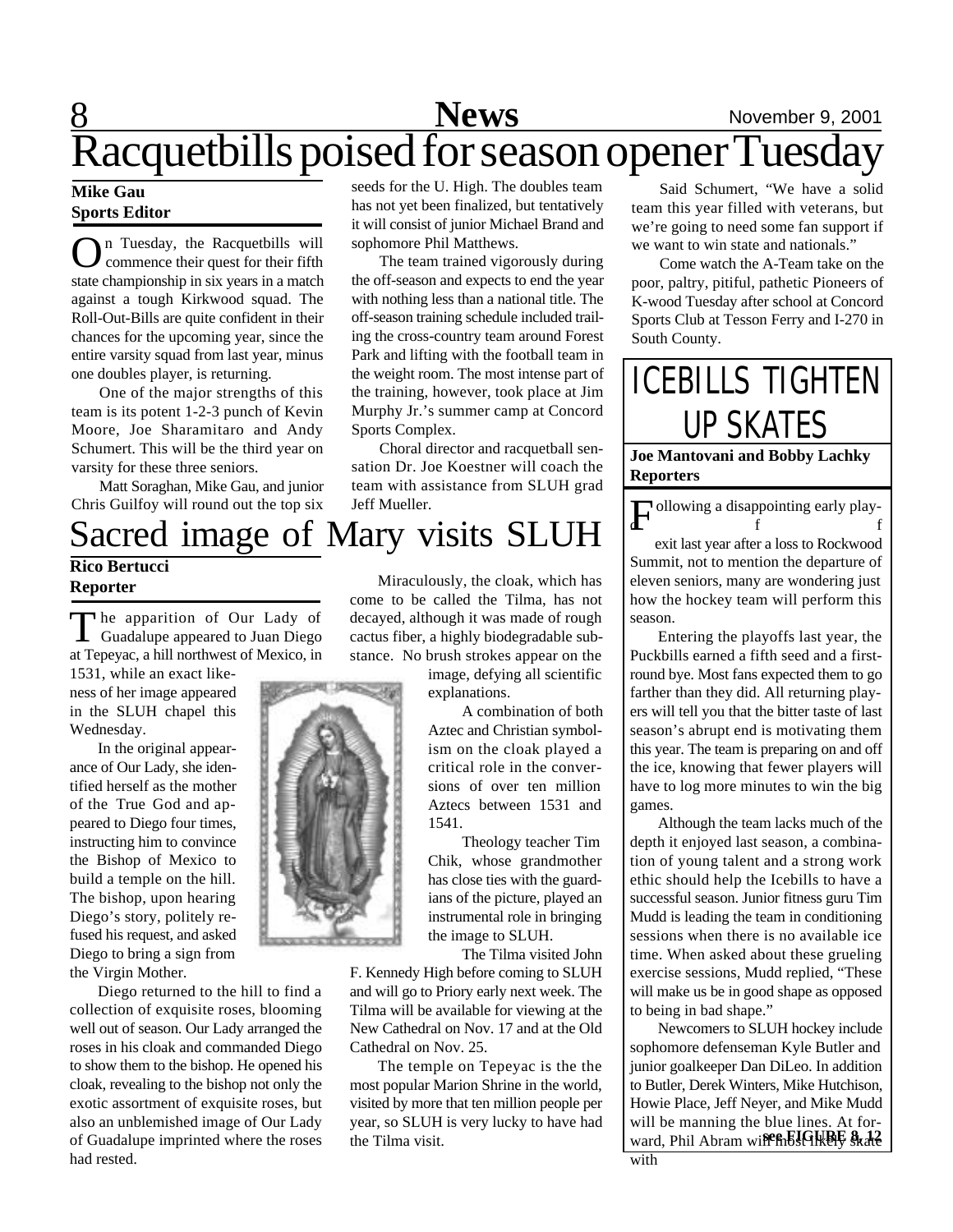## **Sports**

## November 9, 2001 **Feature 1 Sports** 9 B-water polo goes undefeated for 2nd straight year *Finishes season with astonishing 15-0 record*

### **Compiled from sources**

It's hard to gain any notoriety when<br>your big brother piles up a 290 - 32 It's hard to gain any notoriety when record over the past 15 seasons, capturing six state titles and never finishing lower than third. But SLUH's B-water polo team is trying.

On Thursday, Oct. 25, this year's squad capped off a second consecutive undefeated season by pounding John Burroughs 11-2 in the finals of the Suburban Central Conference Tournament. The score was appropriate, because for the season the Little Polobills won their fifteen games by an average of 8.8 goals, scoring 10.8 goals for every 2.0 goals against. Both the goals for and goals against averages broke SLUH B-team records under coach Paul Baudendistel, records most recently matched last year.

The offense was led by sophomores Nick Konczak (32G, 15A) and Colin Tyrrell (16G, 22A), polished players who dominated on the counter-attack and in front of the goal, respectively. Freshman sensation Tim Heafner was second on the team with 23 goals, many of which elicited oohs and ahhs from impressed varsity players.

However, the real strength of the Baudenbills was stifling defense, led by sophomore co-captains Brad Witbrodt and Jon Kim and anchored by sopohmore goalie Paul Guest. Witbrodt and Kim, along with fellow sophomore Dave Marek, were charged with the unenviable task of shutting down the opposition's biggest and best players, and performed admirably. Guest was easily the best sophomore

*Quote of the week Solve for n: u/p = i/n* -from Paul Foster's *Algebra and Trigonometry*

goalie in the state, in part because he repeatedly stole the ball from the opposition with his aggressive play. Guest's passing, which set up the team's counterattack, was so remarkable that he finished the season with more assists (15) than goals allowed (14).

The future looks equally bright, as the sophomores were supported by a dedicated group of freshmen who went undefeated in five C-team games. In addition to Heafner, Baudendistel cited fellow brother-of-a-varsity-player Tim Szewczyk

and certified giants Dave Schwarz and Eric Applebaum as future standouts.

Baudendistel summarized the season by saying, "I don't know if we were the best B-team SLUH ever had, but we were one of the most dominant."

In his only comment to the team after the championship game, varsity head coach Charlie Busenhart simply said, "Perfect seasons are rare."

But they're becoming less rare.

## UNDERCLASSMAN SPORTS WRAP

### FRESHMAN SOCCER

### **8-7-2**

**Top Scorers:** Matt Wilson 10, Nick Conway 4, Conor Finagan 4 **Shutouts:** Wyatt Woods 3 Team Captain Matt Wilson: "It was a fun year. We had our ups and downs all in all, a good year."

### B SOCCER

**18-1-2**

**Team Goals:** 80+ **Shutouts:** 13

To end their season, The B-team won the McCluer JV Tournament, defeating Chaminade, against whom they had suffered their only loss earlier in the year. This is the first time the team has won the tournament since 1993.

B-Team Captain Jeff Stephens: "We went into the McCluer Tournament #3, and came out #1."

### **JV SOCCER**

**15-4-2**

**Top Scorers:** Ryan Neighbors 8, Matt Hof 8

## C FOOTBALL

**5-5 MCC 1-3**

**Points For**:148 **Points Against:** 151

Head Coach Tom Wilson: "I look forward to seeing them later in their football careers."

C-Team Quarterback Matt Behr: "At the end of the year, we started coming together as a team."

Linebacker and Fullback Matt Herzberg: "We gave it a good effort. It wasn't a bad year to start off with."

### B FOOTBALL

**7-3 MCC Co-Champions Points For**: 175.

**Points against:** 113.

### **Average Yards Per Game** 198.7.

233 rushes for 807 yards; Team Yards per carry: 3.5; 153 pass attempts, 63 completions, 41.2% pass completion; yards per completion: 17.36.

B-Team linebacker John Block: "We had an excellent season, after a bad year last year. We really put it together at the end, and hopefully that will continue at the varsity level when it really counts."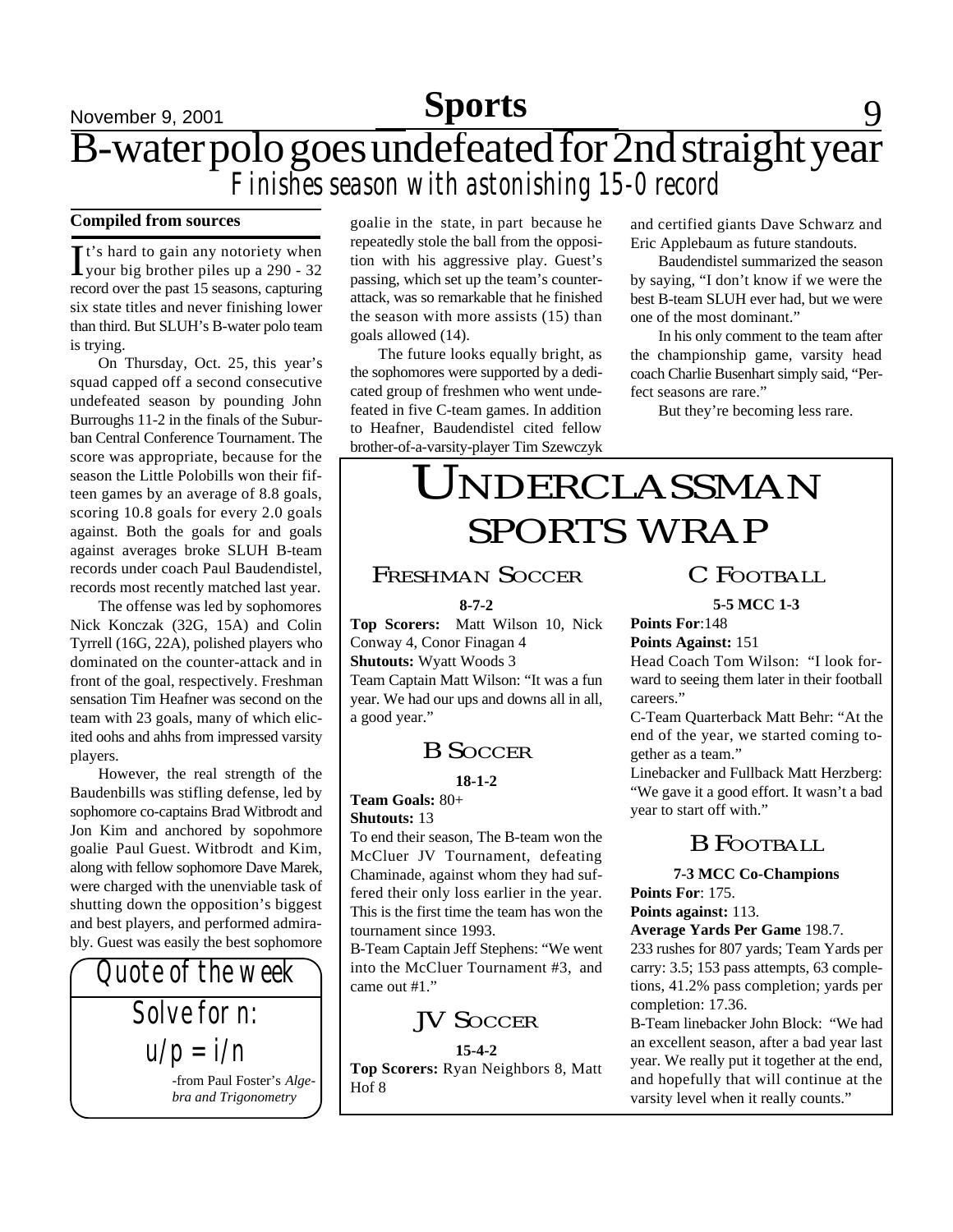### **10 Reature** November 9, 2001 **Feature**

# Life in the dream factory: SLUH grads in film

### **Andrew Ivers Editor in Chief**

*This report is the first of two profiles of graduates who have entered the film industry as writers, directors, and producers and who have work in this year's St. Louis International Film Festival. Next week's report will profile producer Michael Beugg,'81, writer/director George Hickenlooper,'82, and writer James Gunn,'84.*

### **Patrick Denny, '88**

What are the chances that the athletic department could set a spark that would pull a student more seriously into filmmaking

and enable him, a decade after graduation, to release his own film in New York? Apparently, in the late '80s, during the "video revolution," as Patrick Michael Denny called it, the newfound freedom of the football team's thenstate-of-the-art Sony video camera was intriguing enough to hook one student. Between his participation in the AV club and his help with the filming of football games, Denny developed a fondness for video that has stuck with him until now, as is evident in his choice of the digital medium for his first film: *Tom and Francie*.

He does not seem too surprised by the extent of his video roots, though. At SLUH, he said, students do a variety of things and work in a variety of fields, and had he not participated in varied areas, "A lot in my life wouldn't have happened."

Denny's first venture into film direction is a mock documentary in the tradition of a film like Rob Reiner's *This Is Spinal Tap* (1984) and Christopher Guest's *Waiting For Guffman* (1996). As with the others, the beauty of this mockumentary is the camera's apparent objectivity and acceptance of characters that are ridiculously abnormal.

Interested primarily in theater and writing for most of his high school, college, and professional life, Denny says film is new for him: his film study is limited to one class in high school and he went to the University of Missouri-Columbia on a theater scholarship.

One of Denny's focuses has always been cultivating his skills as a storyteller. The goal with a production, especially a cinematic one, he said, becomes to "tell a story without a lot of money…with a lot of imagination and not a lot of resources. Simplicity is impressive." Influenced by some of his theater peers in New York, Denny also admires filmmakers Ethan and Joel Cohen because they possess "a unique way of telling stories."

Denny based his mockumentary on two of his friends who

are children's television hosts, yet where his friends know what they are doing, Denny's characters think too highly of themselves and are too self-absorbed to let their mediocrity hinder their big comeback. Denny says the story "came out pretty easily," as it took him six months to write in the winter and spring of 1999.

Denny said that the success of *Waiting For Guffman* and the popularity of *The Blair Witch Project* (1999) helped interest people in his film. The film was shot in New York from September to January, according to Denny, and he edited it in June and July 2000 for its September release.

With his transition from the stage, Denny found that a director can add tremendously to the final product during a film's editing stage. It is good that each stage performance is different,



**Poster for Bill Boll's** *April is My Religion***.**

he said, but with a film, a director can get an "exact performance." If something did not work out during production or a kink was never worked out of the script, a director could fix it in in postproduction

#### **Bill Boll,'83**

For Bill Boll, getting his entire cast and crew into one room almost became a major problem. The St. Louis filmmaker and resident shot his first film, *April Is My Religion*, entirely in the area: on St. Louis University's campus, as well as in SLUH's own theater and his producer's house in Molling, Illinois. Due to the fact that Boll was filming almost around the clock during the three-day Molling shoot, no one was able to use any utilities for nearly the entire stay. Aside from the lack of showering, Boll says, the crew and cast also suffered from sleep deprivation, sleeping progressively less each night until nearly no one slept on the third night. But for Boll, getting a story devised was a greater and more prolonged test of strength than the Molling shoot.

**see FILMIN', 11**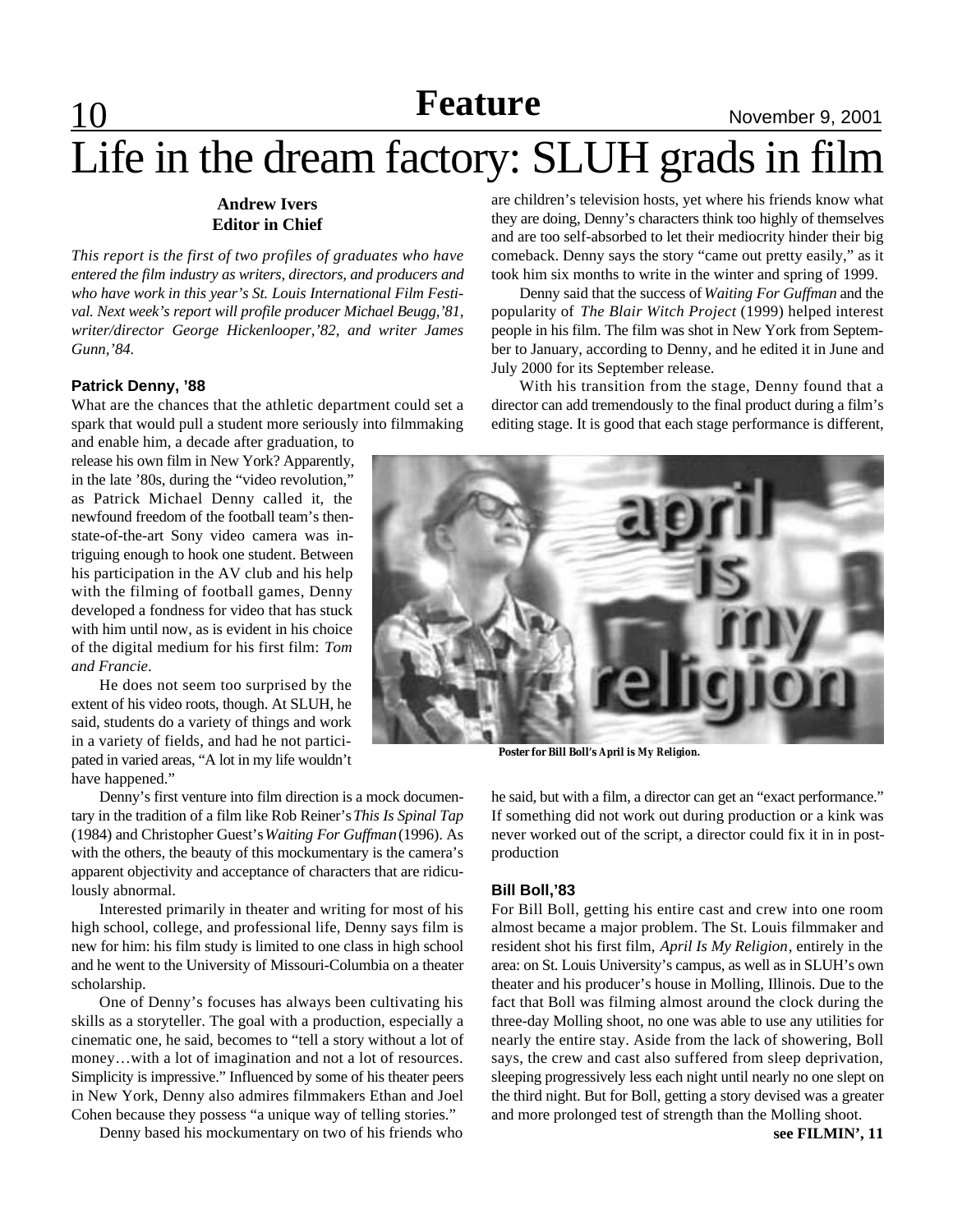### (from 10)

Boll ran into more late-night problems in SLUH's theater and theater lobby. Schulte, who hosted the cast and crew and organized a date when the location would be usable, only checked the theater schedule and did not notice that there was an athletic banquet scheduled for the night of the shoot. As a result, the

shooting for the day did not begin until around 11 p.m.

Boll says he began writing the story in 1993 as a novel and continued for two and one half years before putting it down. "I'm not a novelist," he recalled saying. He then revived the project when he saw the possibilities of turning his work into a movie with digital video. He said he was able to write the screenplay in short order without consulting his previous writing, because "I had the whole thing in my head."

Boll said the challenge of a screenwriter is to guide the audience through the natural lull that occurs about twothirds through the film. "(Developing) a plot curve so the audience is not bored…is a problem that's universal."

He also said he was "very lucky to get a talented cast," as none of the actors were really the kind of people

whom they were portraying. Boll said he himself has associated more with the type of people in the film, which portrays a sheltered suburbanite entering a world of drugs and casual sex.

"It's a coming of age story," he said, "rooted to the theme of denial of (one's) own capacity to do wrong. The main character is confronted with his capacity (for) sin and evil."

Boll, who sees one of the advantages of film as its "unique ability to use sight and sound in a way you can't with other performance media," said he was particularly pleased with the special effects he used during hallucinatory and drunken scenes. Using digital effects, he was able to create a different image for the character's altered states under the influence of various chemicals. Boll said may people have been "impressed with the way (the film) showed different states of consciousness."

### **Brian Hohlfeld,'75**

Compared to Boll and Denny, Brian Hohlfeld, the writer of *He Said, She Said* and Ken Kwapis,'75, the director, are a decade removed from their work. They look back at *He Said, She Said,* having progressed in their careers and lives since their film's 1991 release.

"My interest in theater started at SLUH with Mr. Schulte," Hohlfeld said. "I learned a lot about what makes theater work

from him." Hohlfeld worked on Dauphin productions during his senior year and he called his Senior Follies experience "a shot in the arm." To see what he had written "produced and received well was important in my development" as a playwright, he said.

After high school, Hohlfeld earned a degree in theater arts at St. Louis University and took one of the only film classes he has taken, a film introduction course. He said he owes much of his career—during which he has worked on about 30 scripts—to Kwapis. He was directing and acting in St. Louis when Kwapis invited him to Los Angeles to work on scripts. Hohlfeld's big break came in 1986, when he worked on rewriting a Tri-Star screenplay, *Good King Harry*. Despite the later collapse of

the project, the work got him an agent and steadier work in L.A.

Hohlfeld says Kwapis brought him the script for *He Said, She Said* and he began working on it, formally sometimes and informally at others. After brainstorming and outlining, the film progressed as fast as a studio production can—from pitch in early 1989 to release two years later.

Hohlfeld, who works in St. Louis and also writes theater reviews for the *Riverfront Times*, will be one of the panelists at the Writers' Seminar on Sunday, Nov. 18 at Blueberry Hill. Along with Dennis Brown, James Gunn,'84, Mark Valenti, and host Rich Cline, Hohlfeld will answer questions about screenwriting in the film industry from 3:30 to 5 p.m. Having served on this panel in past years, he says that most guests, having paid for the \$10 ticket, will be interested more in the business of how to get a script read rather than how to create a good script. Hohlfeld will make his first directing effort this winter with a short he will film in St. Louis.

**Poster for Pat Denny's** *Tom and Francine.*